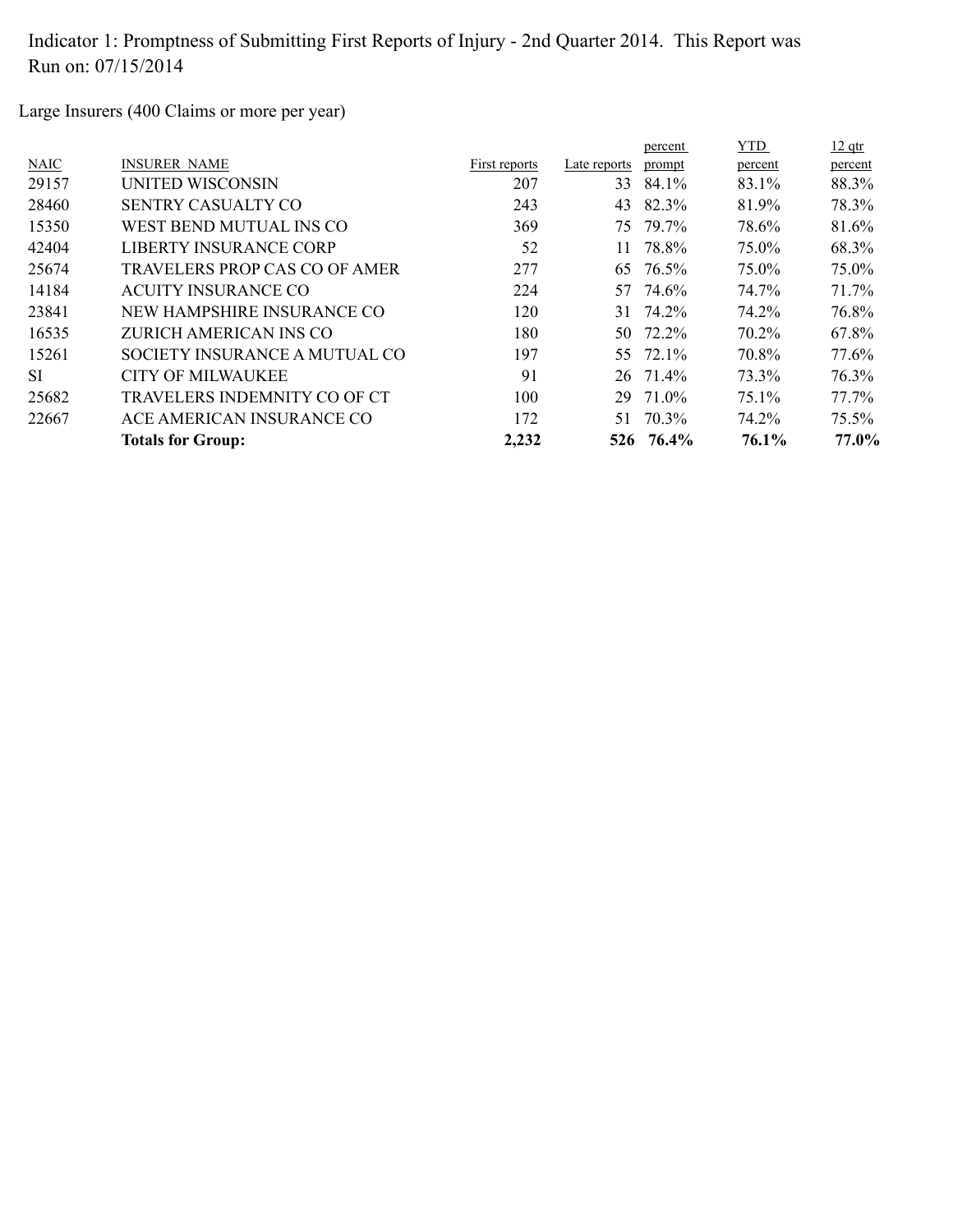Medium Size Insurers (65 -399 Claims or more per year)

|             |                                         |               |                | percent  | <b>YTD</b> | $12$ qtr |
|-------------|-----------------------------------------|---------------|----------------|----------|------------|----------|
| <b>NAIC</b> | <b>INSURER NAME</b>                     | First reports | Late reports   | prompt   | percent    | percent  |
| 13935       | FEDERATED MUTUAL INS CO                 | 21            | $\mathbf{1}$   | 95.2%    | 93.0%      | 90.0%    |
| 14303       | <b>INTEGRITY MUTUAL INS CO</b>          | 40            |                | 2 95.0%  | 90.9%      | 88.3%    |
| 11527       | LEAGUE OF WIS MUNICIPALITIES MUTUA      | 30            |                | 5 83.3%  | 90.5%      | 90.4%    |
| 10166       | ACCIDENT FUND INS CO OF AMERICA         | 38            | 2              | 94.7%    | 89.9%      | 80.9%    |
| 20508       | VALLEY FORGE INS CO                     | 8             | $\theta$       | 100.0%   | 88.9%      | 90.4%    |
| 18988       | <b>AUTO OWNERS INS CO</b>               | 29            | 3              | 89.7%    | 88.7%      | 83.7%    |
| 21407       | <b>EMCASCO INSURANCE CO</b>             | 89            |                | 13 85.4% | 87.5%      | 88.9%    |
| 13986       | FRANKENMUTH MUTUAL INS CO               | 24            | $\mathbf{1}$   | 95.8%    | 86.4%      | 83.1%    |
| 21415       | <b>EMPLOYERS MUTUAL CAS CO</b>          | 9             | 2              | 77.8%    | 85.7%      | 80.3%    |
| 23035       | LIBERTY MUTUAL FIRE INS CO              | 23            | $\overline{4}$ | 82.6%    | 85.5%      | 80.7%    |
| 11374       | <b>SFM MUTUAL INS CO</b>                | 58            | $\tau$         | 87.9%    | 85.0%      | 85.7%    |
| 20494       | <b>TRANSPORTATION INS CO</b>            | 31            | 3              | 90.3%    | 84.1%      | 78.4%    |
| 43575       | INDEMNITY INSURANCE CO OF NORTH AN      | 9             | $\theta$       | 100.0%   | 83.3%      | 81.6%    |
| 15377       | WESTERN NATIONAL MUTUAL INS CO          | 50            | 9              | 82.0%    | 83.0%      | 83.7%    |
| 19445       | NATIONAL UNION FIRE INS CO OF PITTSB    | 21            | 3              | 85.7%    | 82.9%      | 84.4%    |
| 24830       | CITIES & VILLAGES MUTUAL INS CO         | 14            | $\overline{2}$ | 85.7%    | 82.5%      | 79.3%    |
| 11150       | <b>ARCH INSURANCE CO</b>                | 28            |                | 7 75.0%  | 81.8%      | 76.0%    |
| <b>SI</b>   | <b>COUNTY OF MILWAUKEE</b>              | 42            | $\tau$         | 83.3%    | 81.3%      | 57.8%    |
| 21458       | <b>EMPLOYERS INSURANCE CO OF WAUSAU</b> | 70            | 14             | 80.0%    | 81.3%      | 86.2%    |
| 22543       | SECURA INSURANCE A MUTUAL CO            | 103           |                | 11 89.3% | 81.2%      | 77.2%    |
| 29424       | HARTFORD CASUALTY INS CO                | 35            | 9              | 74.3%    | 80.3%      | 83.7%    |
| 10998       | MICHIGAN COMMERCIAL INS MUTUAL          | 14            | 3              | 78.6%    | 80.0%      | 78.3%    |
| 37257       | PRAETORIAN INS CO                       | 31            | 8              | 74.2%    | 79.7%      | 74.0%    |
| 19950       | WILSON MUTUAL INS CO                    | 53            | 13             | 75.5%    | 79.7%      | 80.6%    |
| <b>SI</b>   | DEPT OF ADMINISTRATION                  | 76            |                | 10 86.8% | 79.2%      | 81.0%    |
| 19682       | HARTFORD FIRE INSURANCE CO              | 9             | $\mathbf{1}$   | 88.9%    | 78.3%      | 78.7%    |
| 20397       | VIGILANT INSURANCE CO                   | 19            | 6              | 68.4%    | 78.1%      | 79.2%    |
| 19429       | <b>INSURANCE CO OF STATE OF PA</b>      | 24            | 4              | 83.3%    | 76.8%      | 72.2%    |
| 23434       | MIDDLESEX INSURANCE CO                  | 104           | 25             | 76.0%    | 76.0%      | 77.8%    |
| 25666       | TRAVELERS INDEMNITY CO OF AMERICA       | 12            |                | 2 83.3%  | 75.9%      | 77.2%    |
| 26042       | WAUSAU UNDERWRITERS INS CO              | 9             | 2              | 77.8%    | 75.9%      | 86.1%    |
| 19275       | AMERICAN FAMILY MUTUAL INS CO           | 20            | 5.             | 75.0%    | 75.6%      | 76.3%    |
| SI          | <b>KOHLER CO</b>                        | 20            | 5              | 75.0%    | 75.6%      | 72.6%    |
| 29459       | TWIN CITY FIRE INS CO                   | 139           |                | 38 72.7% | 75.5%      | 79.4%    |
| 25402       | <b>EMPLOYERS ASSURANCE CORP</b>         | 34            | 9              | 73.5%    | 73.8%      | 78.7%    |
| 37885       | XL SPECIALTY INSURANCE COMPANY          | 40            | 12             | 70.0%    | 73.5%      | 71.2%    |
| 15091       | RURAL MUTUAL INS CO                     | 55            | 13             | 76.4%    | 72.7%      | 82.9%    |
| 23817       | <b>ILLINOIS NATIONAL INS CO</b>         | 47            |                | 14 70.2% | 71.2%      | 73.7%    |
| 19410       | COMMERCE & INDUSTRY INS CO              | 8             | 2              | 75.0%    | 70.8%      | 82.3%    |
| 10804       | CONTINENTAL WESTERN INS CO              | 8             | $\overline{4}$ | 50.0%    | 70.6%      | 78.6%    |
| 40142       | AMERICAN ZURICH INS CO                  | 28            |                | 12 57.1% | 70.5%      | 71.8%    |
| 24147       | OLD REPUBLIC INS CO                     | 129           | 36             | 72.1%    | 70.5%      | 71.9%    |
| 24988       | SENTRY INSURANCE A MUTUAL CO            | 97            | 28             | 71.1%    | 70.3%      | 79.8%    |
| 24228       | PEKIN INSURANCE CO                      | 9             | 2              | 77.8%    | 68.8%      | 82.7%    |
| 15105       | SAFETY NATIONAL CASUALTY CORP           | 24            | 8              | 66.7%    | 68.2%      | 75.9%    |
| 10677       | CINCINNATI INSURANCE CO                 | 57            |                | 21 63.2% | 67.0%      | 80.5%    |
| 26271       | ERIE INSURANCE EXCHANGE                 | 36            |                | 12 66.7% | 64.5%      | 78.5%    |
| <b>SI</b>   | UW-SYSTEM ADMINISTRATION                | 42            |                | 16 61.9% | 62.9%      | 72.9%    |
|             |                                         |               |                |          |            |          |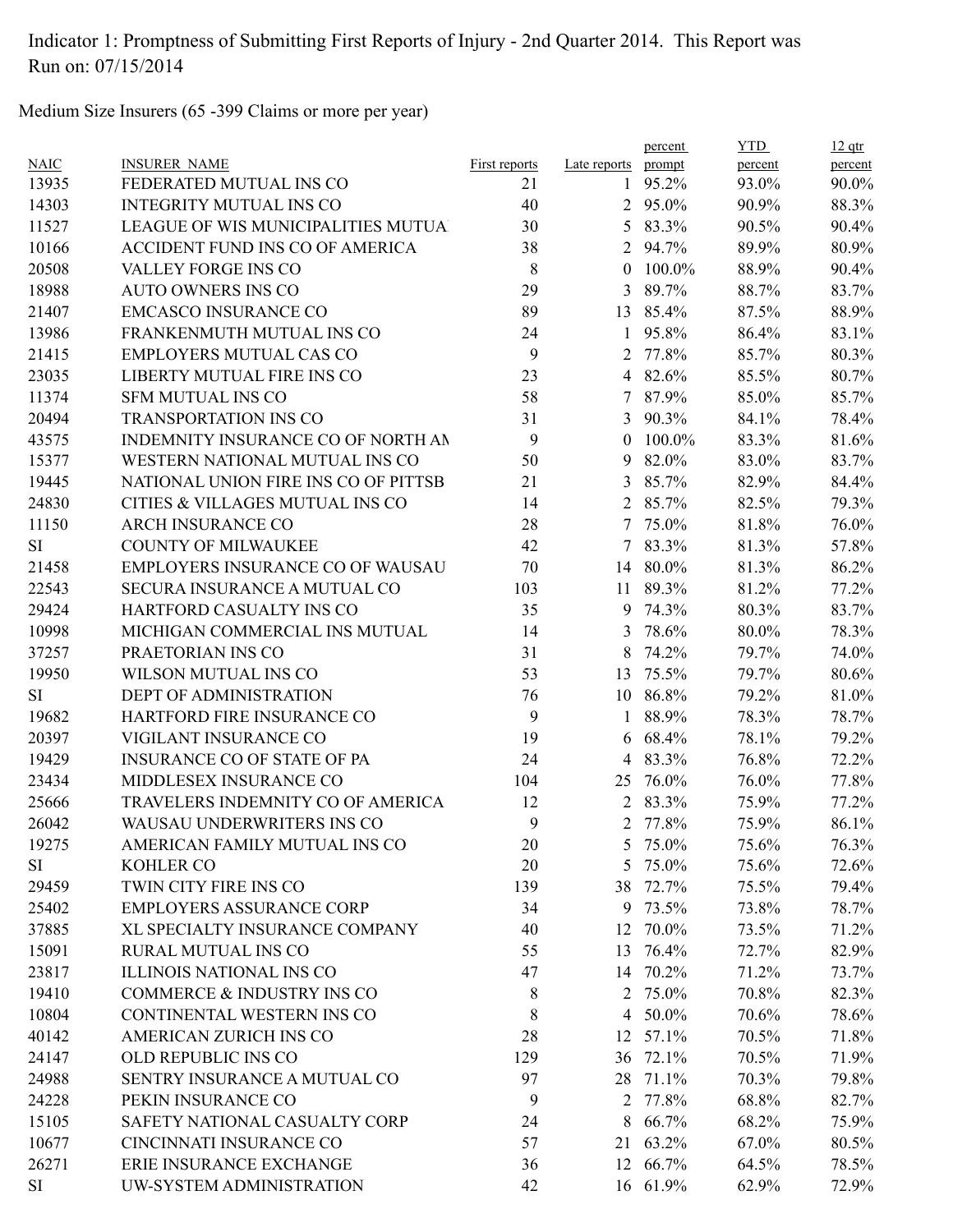Medium Size Insurers (65 -399 Claims or more per year)

|             |                                    |               |              | percent         | <b>YTD</b> | $12$ qtr |
|-------------|------------------------------------|---------------|--------------|-----------------|------------|----------|
| <b>NAIC</b> | <b>INSURER NAME</b>                | First reports | Late reports | prompt          | percent    | percent  |
| 24414       | <b>GENERAL CAS CO OF WI</b>        | 8             |              | 3 $62.5\%$      | 62.5%      | 74.6%    |
| -SI         | CITY OF MADISON                    | 40            | 17           | 57.5%           | 62.0%      | 65.2%    |
| 23787       | NATIONWIDE MUTUAL INS CO           | 13            |              | 4 $69.2\%$      | 61.5%      | 63.9%    |
| 20281       | FEDERAL INSURANCE CO               | 23            |              | $7\quad69.6\%$  | 57.1%      | 63.7%    |
| SI.         | MILWAUKEE BOARD OF SCHOOL DIR      | 66            |              | 32 51.5%        | 57.1%      | 61.1%    |
| 12262       | PENN MFRS ASSOCIATION INS CO       | 16            | 9.           | 43.8%           | 56.4%      | 52.6%    |
| 13021       | UNITED FIRE & CASUALTY CO          |               |              | $1 \quad 0.0\%$ | 53.8%      | 71.2%    |
| 24449       | <b>REGENT INSURANCE CO</b>         | 24            |              | 9 $62.5\%$      | 50.9%      | 77.6%    |
| 19259       | SELECTIVE INS CO OF SOUTH CAROLINA | 37            | 21           | 43.2%           | 42.0%      | 43.2%    |
| 14176       | HASTINGS MUTUAL INS CO             | 28            | 15           | 46.4%           | 41.7%      | 59.2%    |
| 22659       | INDIANA INSURANCE CO               | 11            |              | $7\quad 36.4\%$ | 23.8%      | 65.7%    |
|             | <b>Totals for Group:</b>           | 2,183         |              | 541 75.2%       | 75.0%      | 77.9%    |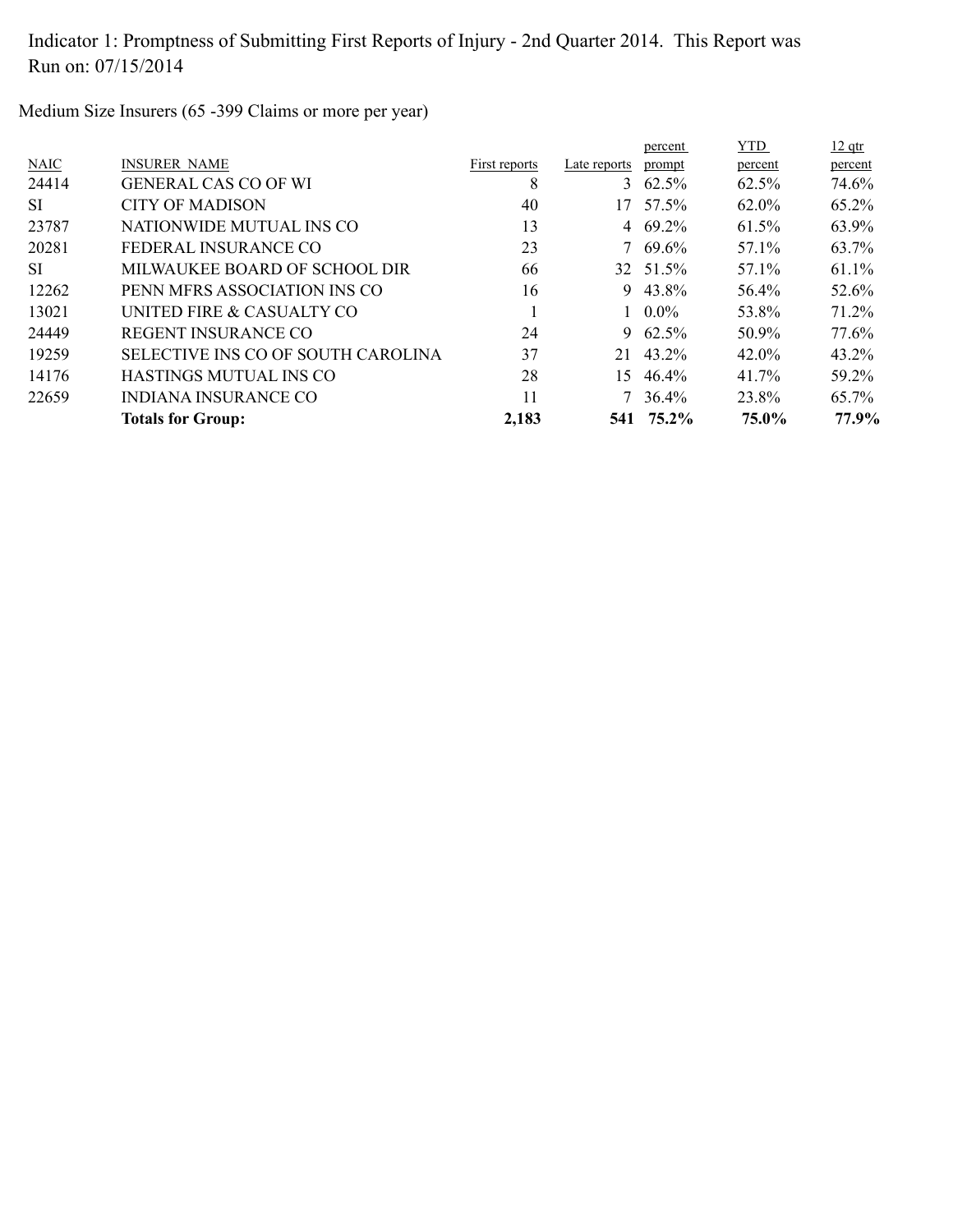Small Size Insurers (Less than 65 Claims per year)

|             |                                      |                      |                    | percent        | <b>YTD</b> | $12$ qtr |
|-------------|--------------------------------------|----------------------|--------------------|----------------|------------|----------|
| <b>NAIC</b> | <b>INSURER NAME</b>                  | <b>First reports</b> | Late reports       | prompt         | percent    | percent  |
| 28304       | FEDERATED SERVICE INSURANCE CO       | 2                    | $\theta$           | 100.0%         | 100.0%     | 95.2%    |
| <b>SI</b>   | <b>MARTEN TRANSPORT LTD</b>          | 9                    |                    | 2 77.8%        | 86.4%      | 93.1%    |
| $\rm SI$    | <b>USF HOLLAND INC</b>               | 7                    |                    | 1 85.7%        | 93.8%      | 92.9%    |
| SI          | <b>BRUNSWICK CORPORATION</b>         | 10                   | $\overline{0}$     | 100.0%         | 94.4%      | 92.4%    |
| 12006       | DISTRICTS MUTUAL INS                 | 4                    | 1                  | 75.0%          | 92.9%      | 92.0%    |
| <b>SI</b>   | <b>COLUMBIA ST MARY'S INC</b>        | 11                   | $\theta$           | 100.0%         | 100.0%     | 90.6%    |
| 32700       | <b>OWNERS INS CO</b>                 | 14                   |                    | 2 85.7%        | 84.8%      | 90.4%    |
| 20613       | <b>SPARTA INSURANCE CO</b>           | 1                    | $\theta$           | 100.0%         | 88.9%      | 90.3%    |
| <b>SI</b>   | <b>COUNTY OF WASHINGTON</b>          | 4                    | $\mathbf{1}$       | 75.0%          | 91.7%      | 90.3%    |
| $\rm SI$    | SSM HEALTH CARE OF WISCONSIN INC     | 16                   |                    | 2 87.5%        | 88.9%      | 88.7%    |
| $\rm SI$    | <b>TARGET CORP (STORES)</b>          | 7                    | $\theta$           | 100.0%         | 83.3%      | 87.3%    |
| <b>SI</b>   | FEDEX FREIGHT INC                    | 7                    | $\mathbf{1}$       | 85.7%          | 96.0%      | 86.6%    |
| 26956       | WIS COUNTY MUTUAL INS CORP           | 12                   | 3                  | 75.0%          | 81.3%      | 86.0%    |
| <b>SI</b>   | <b>JOY GLOBAL SURFACE MINING INC</b> | $8\,$                | $\overline{2}$     | 75.0%          | 88.9%      | 85.2%    |
| 36463       | DISCOVER PROPERTY & CASUALTY INSUF   | 6                    | 1                  | 83.3%          | 90.0%      | 84.7%    |
| 30104       | HARTFORD UNDERWRITERS INS CO         | 4                    | $\left( 0 \right)$ | 100.0%         | 77.8%      | 84.4%    |
| 23043       | LIBERTY MUTUAL INS CO                | 6                    | $\overline{2}$     | 66.7%          | 66.7%      | 82.5%    |
| 11371       | <b>GREAT WEST CASUALTY CO</b>        | 17                   | 7                  | 58.8%          | 70.5%      | 81.7%    |
| 26069       | WAUSAU BUSINESS INS CO               | 7                    | 1                  | 85.7%          | 83.3%      | 81.6%    |
| <b>SI</b>   | SCHNEIDER NATIONAL CARRIERS INC      | $\boldsymbol{0}$     | $\theta$           | $0.0\%$        | 100.0%     | 81.3%    |
| <b>SI</b>   | <b>KWIK TRIP INC</b>                 | 7                    | 2                  | 71.4%          | 81.8%      | 81.1%    |
| 22357       | HARTFORD ACCIDENT & INDEMNITY CO     | 10                   | 3                  | 70.0%          | 66.7%      | 80.5%    |
| 26425       | WAUSAU GENERAL INS CO                | 1                    | $\theta$           | 100.0%         | 100.0%     | 79.3%    |
| <b>SI</b>   | NEWPAGE WISCONSIN SYSTEM INC         | 4                    | $\overline{0}$     | 100.0%         | 100.0%     | 79.0%    |
| <b>SI</b>   | <b>CITY OF KENOSHA</b>               | $\overline{3}$       | $\mathbf{0}$       | 100.0%         | 66.7%      | 78.4%    |
| 31003       | TRI STATE INS CO OF MN               | $\mathbf{1}$         | $\theta$           | 100.0%         | 100.0%     | 77.0%    |
| 21261       | ELECTRIC INSURANCE CO                | 13                   | 2                  | 84.6%          | 85.7%      | 75.9%    |
| 33600       | L M INSURANCE CORP                   | 25                   | 12                 | 52.0%          | 56.8%      | 75.2%    |
| 19038       | TRAVELERS CASUALTY & SURETY CO       | 7                    | 3                  | 57.1%          | 61.1%      | 75.0%    |
| 34924       | DAKOTA TRUCK UNDERWRITERS            | 3                    |                    | 66.7%          | 66.7%      | 73.8%    |
| 31895       | AMERICAN INTERSTATE INS CO           | 24                   |                    | 10 58.3%       | 58.3%      | 73.5%    |
| 26247       | AMERICAN GUARANTEE & LIABILITY INS   | 9                    |                    | 2 77.8%        | 85.7%      | 71.3%    |
| 25143       | STATE FARM FIRE & CASUALTY CO        | 7                    |                    | 1 85.7%        | 70.0%      | 71.2%    |
| 41394       | BENCHMARK INSURANCE CO               | 0                    |                    | $0.0\%$        | 100.0%     | 71.2%    |
|             | FIDELITY & GUARANTY INS CO           |                      |                    | $0.0\%$        |            |          |
| 35386       | BITUMINOUS FIRE & MARINE INS CO      | 0<br>9               |                    |                | $0.0\%$    | 71.1%    |
| 20109       |                                      |                      | 1                  | 88.9%          | 86.7%      | 69.9%    |
| 25887       | UNITED STATES FIDELITY & GUARANTY C  | 3                    | 2                  | 33.3%          | 64.3%      | 69.5%    |
| 25615       | <b>CHARTER OAK FIRE INS CO</b>       | 7                    |                    | 4 42.9%        | 50.0%      | 69.5%    |
| SI          | CNH AMERICA LLC                      | 6                    |                    | $0$ 100.0%     | 77.8%      | 68.5%    |
| 18767       | CHURCH MUTUAL INSURANCE CO           | 22                   |                    | 10 54.5%       | 60.6%      | 68.3%    |
| 31232       | WORK FIRST CASUALTY CO               | $\mathbf{0}$         |                    | $0\quad 0.0\%$ | $0.0\%$    | 66.1%    |
| SI          | FEDERAL EXPRESS CORPORATION          | 19                   |                    | 6 68.4%        | 65.1%      | 65.5%    |
| SI          | MILWAUKEE TRANSPORT SERVICES INC     | 4                    | $\theta$           | 100.0%         | 83.3%      | 62.3%    |
| 12777       | CHUBB INDEMNITY INS CO               | 3                    | 1                  | 66.7%          | 50.0%      | 60.7%    |
| SI          | <b>COUNTY OF DANE</b>                | 15                   |                    | 7 53.3%        | 50.0%      | 51.7%    |
| 31534       | CITIZENS INSURANCE CO OF AMERICA     | 10                   |                    | 2 80.0%        | 71.4%      | 50.0%    |
| 20044       | BERKSHIRE HATHAWAY HOMESTATE INS     | 7                    |                    | 4 42.9%        | 38.5%      | 50.0%    |
| 32271       | DALLAS NATIONAL INSURANCE CO         | 1                    |                    | $0$ 100.0%     | 50.0%      | 49.2%    |